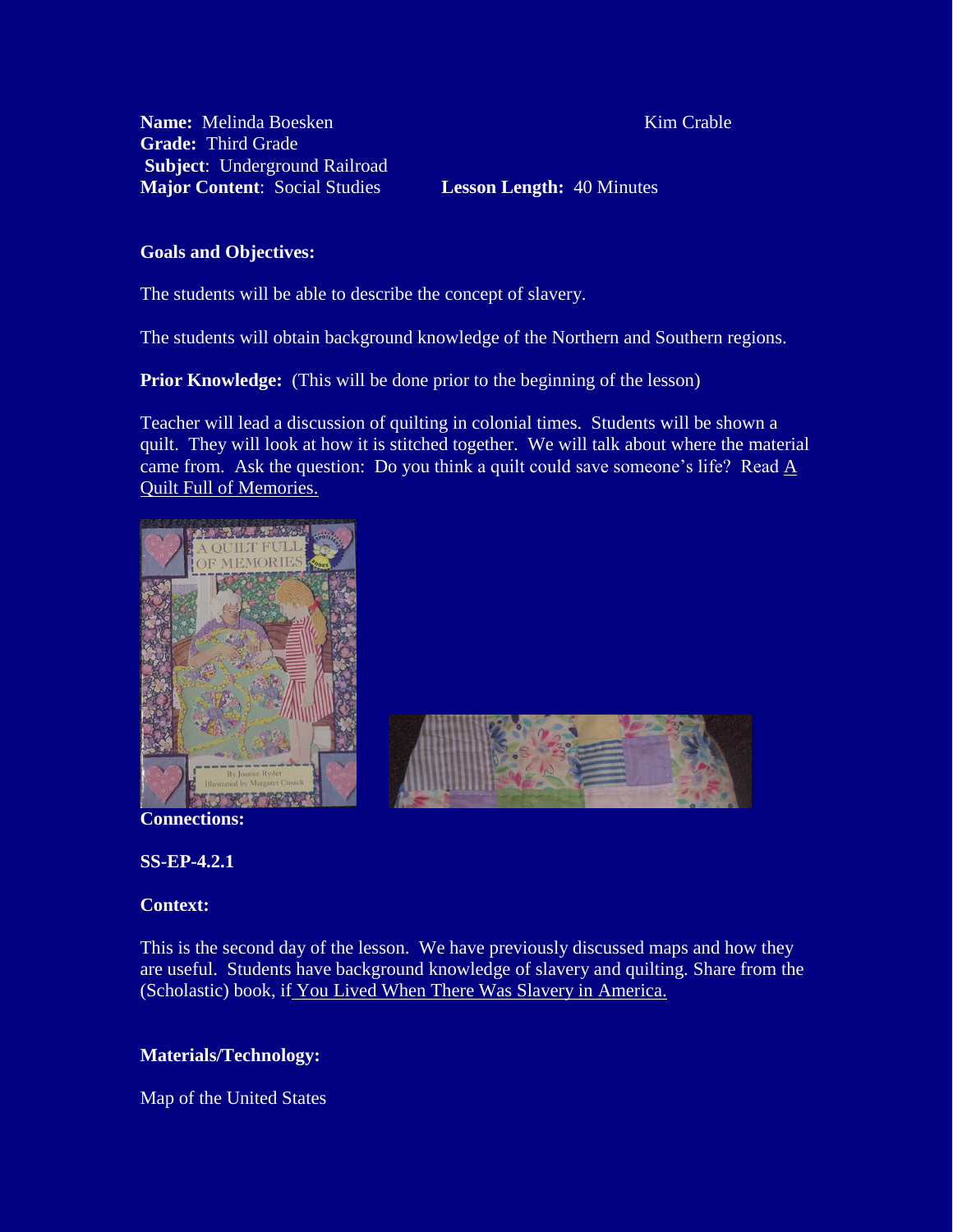

Education Place: http://www.eduplace.com

### KWL Chart



**Procedures:**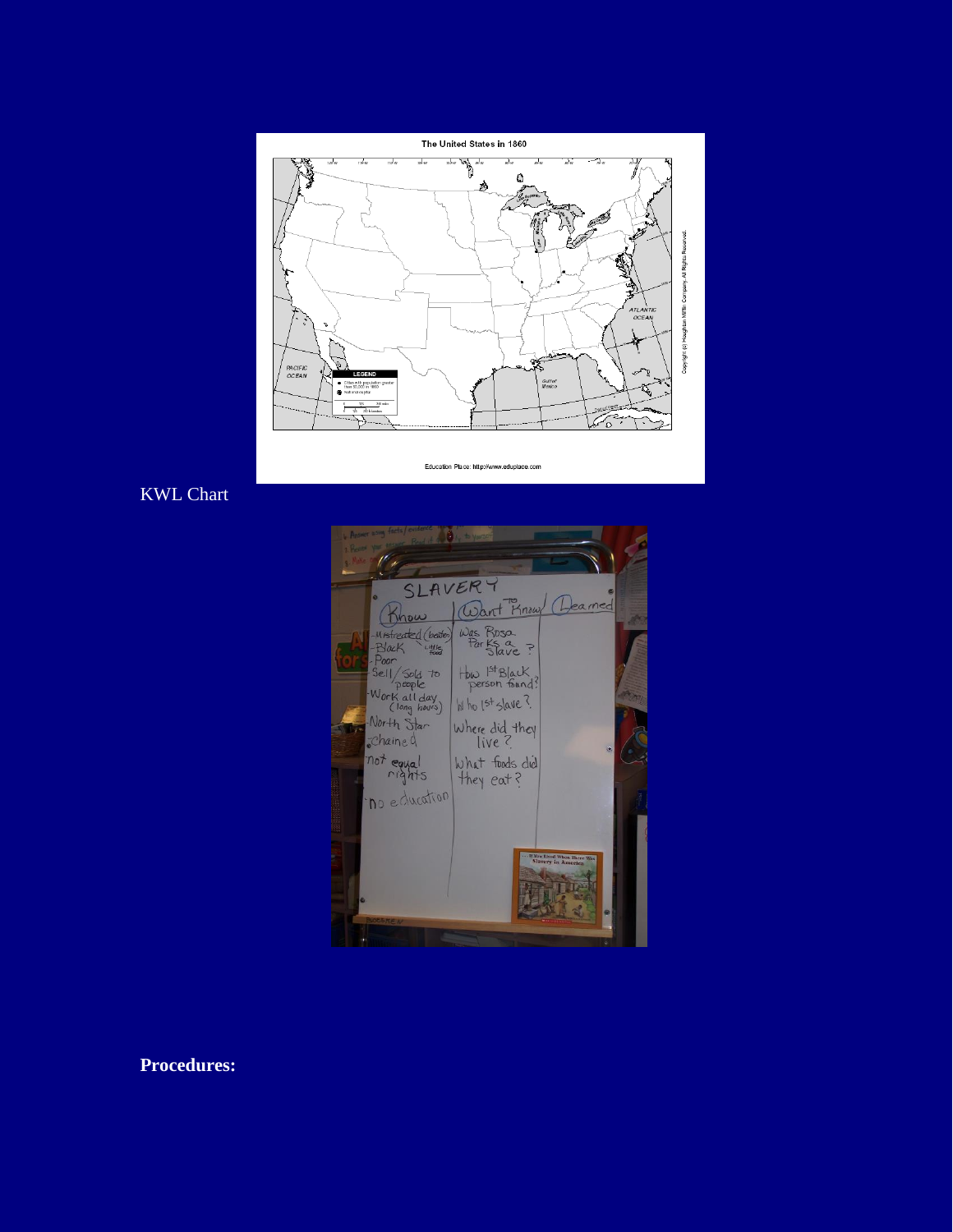- 1. Using a KWL chart ask: What do you know about slavery?
- 2. Using a map of the United States, show the land in the South (why was it used?) and look at climate and vegetation.
- 3. Explain how the North was mostly factories and they didn't need enslaved people.
- 4. Show the Ohio River and explain how it was narrow and shallow at that time. Explain it was the boundary that separated the North and South.
- 5. Begin a discussion by asking: Do you think many children were separated from their parents and ask why this happened. (emotional detachment). Why did they need enslaved people to work the fields? (economic focus).
- 6. Ask: What do you want to know about slavery? (KWL Chart)

### **Assessment:**

- **Formative:** Questioning/Class participation **Discussion**
- **Summative:** Journal reaction: **Reflect** on these questions in your journal.

**A) Explain which region (North or South) felt the need for slavery and explain why.**

 **B). Imagine the hottest day of the summer. You are forced to stay outside all day mowing grass, pulling weeds, and raking. All you have is one slice of bread and one bottle of water. The other children on your street are inside watching T.V. How would you feel? Is there anything you could do to make you feel less desperate?**

## **Day 3**

#### **Goals and Objectives:**

Students will illustrate how the Underground Railroad helped enslaved people escape north to freedom.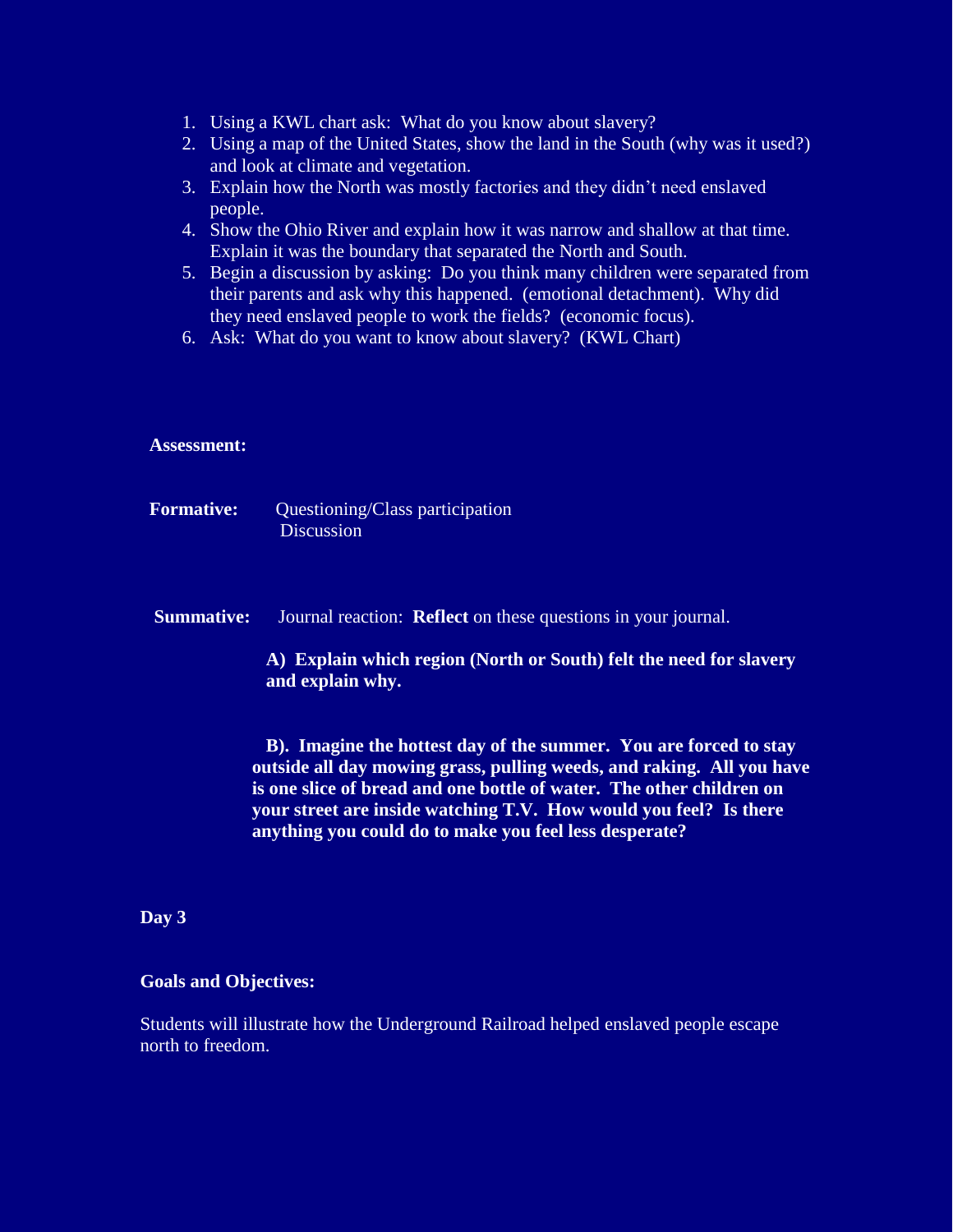Students will summarize how enslaved people used other methods to assist in their escape. (quilts, North Star)

# **Connections:**

SS -EP-2.2.1

# **Context:**

This is the third day of our unit. Our goal today is to introduce the Underground Railroad and other means used to help the enslaved people escape North. Students will begin to understand why enslaved people had no maps and relied on others to escape.

## **Materials/Technology:**

Vocabulary Cards Sweet Clara and the Freedom Quilt by Deborah Hopkinson



## **Procedures:**

- 1) Review several responses from their journal activity from day one.
- 2) Ask students how they would escape if they were a slave. Explain the harsh consequences to enslaved people if they were caught trying to escape.
- 3) Introduction of book. Ask students if they have ever used a map and how it helped them. What special symbols did they observe? How would they use a map? Ask what kinds of information they can find on a map. Make a word web to record their answers.
- 4) Introduce vocabulary words:

*Plantation* Missus **Underground Railroad Field Hand Big House**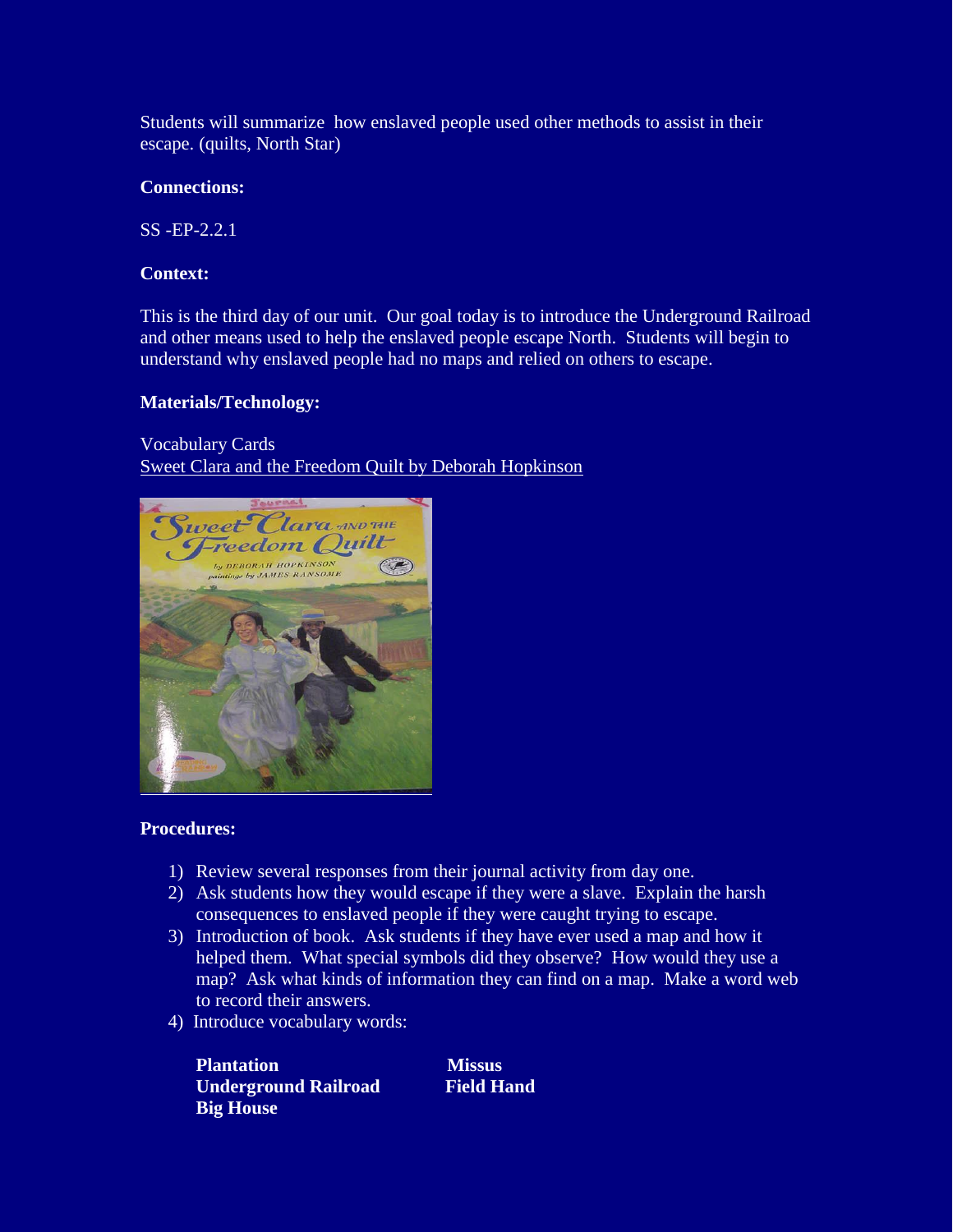| <b>Quarters</b> | <b>Guide</b>    |
|-----------------|-----------------|
| <b>Overseer</b> | <b>Skirting</b> |
| <b>Master</b>   | <b>Banks</b>    |

- 5) Explain to the students that this is an example of **historical fiction.**
- 6) Explain that the author uses dialect to give the book an authentic feel of how the people on a plantation really talked.
- 7) Begin reading the first part of the book (pp. 4-19). Ask the following questions:

**Why did Aunt Rachel not want Clara to run away?**

**What is the Underground Railroad?**

**Why don't you think more enslaved people used maps to escape? (didn't have access, had no idea what was beyond the plantation)**

**What are some reasons Clara chose to make her map on a quilt? What might you use besides a quilt to make a map?**

#### **Day 4**

#### **Goals and Objectives:**

The students will understand how the Underground Railroad helped enslaved people escape north to freedom and that they used various methods to assist them.

#### **Connections:**

 $SS - EP - 2.2.1$ 

#### **Context:**

Maps were primitive and the enslaved people had to use their imagination to escape. They had to be courageous and believe in themselves and there were abolitionists to help at times.

## **Materials/Technology:**

#### Sweet Clara and the Freedom Quilt

Photographs from local history (Rankin, Parker and Bierbower houses)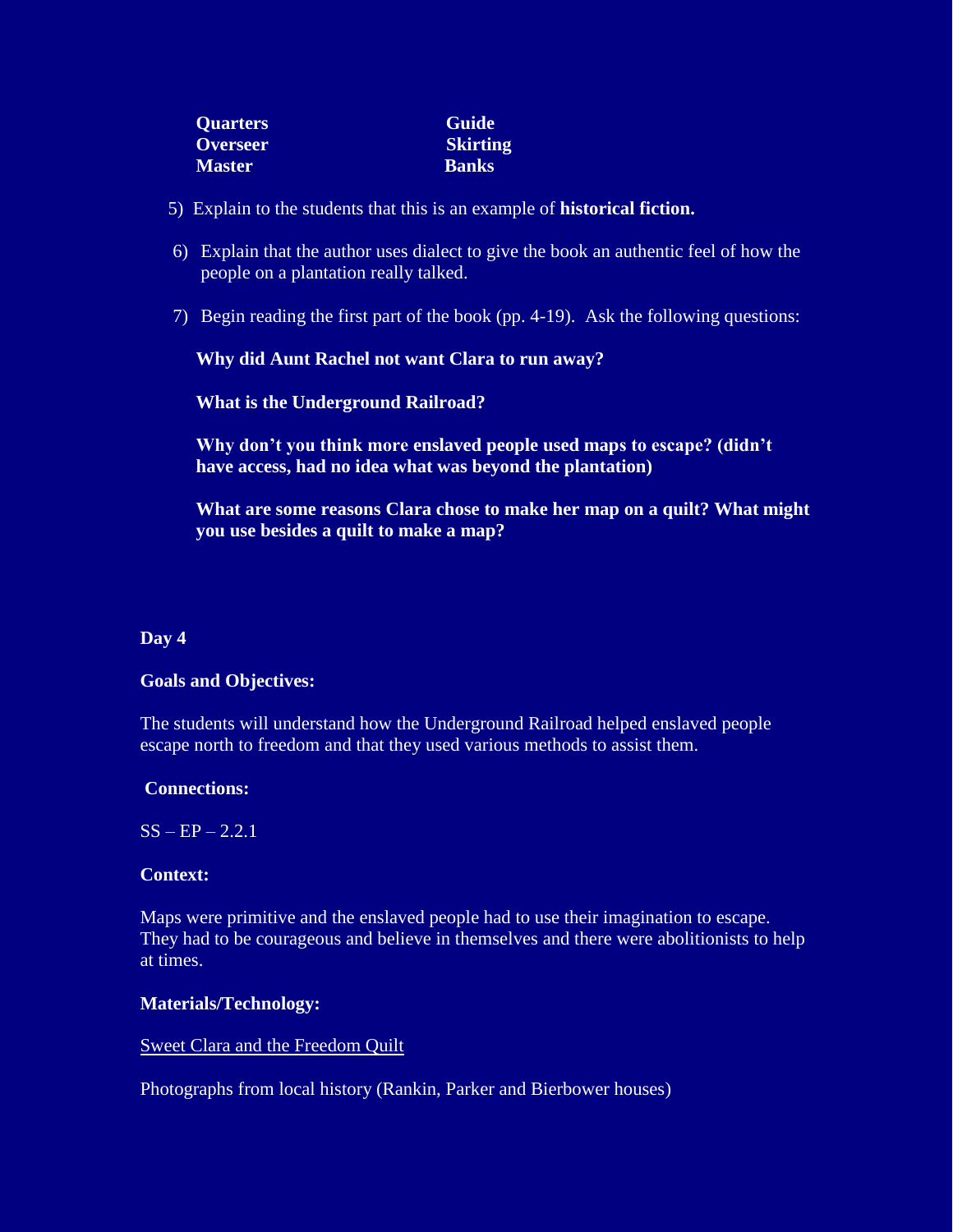## **Procedures:**

- 1) Review the **Underground Railroad**. Explain why it is important to know the directions North, South, East and West. Ask what have you learned about maps that would be important for Clara to know.
- 2) Read the second half of the book (pp.20-33). Identify how people gave clues to Clara discreetly to help her in making the quilt. **Why do you think that none of the enslaved people talk about the map/quilt directly? Why do you think the boat and star were the last pieces she put on the quilt? Why is it important that Clara leave the quilt behind? Explain your answer.**
- 3) Show pictures from local history to make this seem more real. Tell students that our local history was important to the UGRR. For example: discuss John Parker and John Rankin and show pictures of their homes on the poster board.

#### **Assessment:**

**Formative:** Ouestioning Discussion of part two of book

**Summative:** Finish the KWL chart. Ask,**What have you learned?**

#### **\*\*Journal writing activity:\*\***

**What do you think Clara meant when she said, "Sometimes I wish I could sew a quilt that would spread over the whole land?"**

**How does Clara's life change when she overhears the drivers talking to Cook about the Ohio River?**

**Do you think that Clara is a heroine? Explain your answer.**

**Imagine you are a white person living in the south during slavery. You and your friends own a plantation and have many enslaved people. You think slavery is wrong. Would you be a part of the URR and what things would you do to help the enslaved people?**